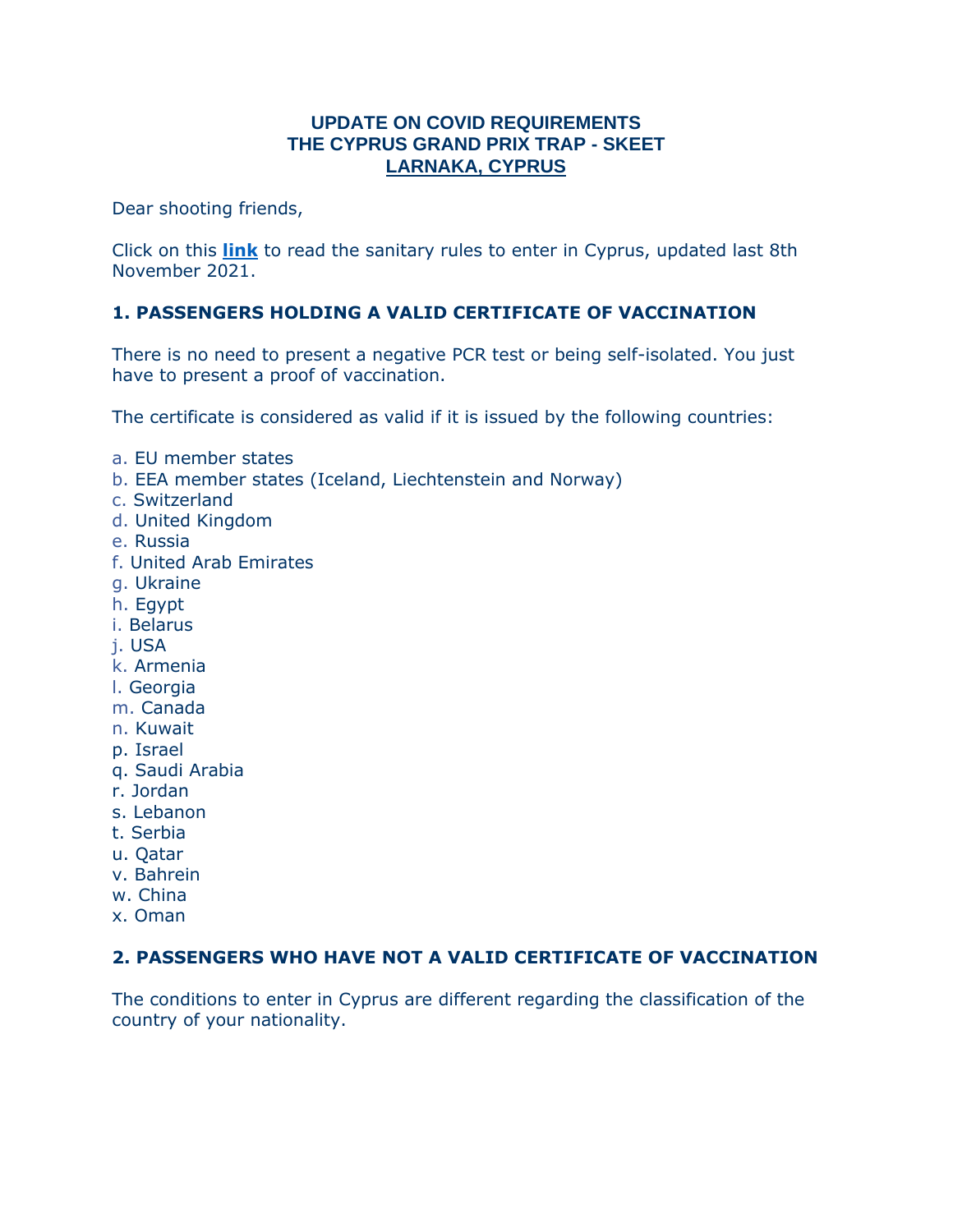| <b>Entry</b><br>requirement                              | <b>Green</b> | <b>Orange</b> | <b>Red</b> | Grey      |
|----------------------------------------------------------|--------------|---------------|------------|-----------|
| <b>Cyprus Flight</b><br>Pass 48h prior<br>to departure   | <b>Yes</b>   | Yes           | Yes        | Yes       |
| PCR test 72h<br>prior to<br>departure<br>(traveler-paid) | <b>No</b>    | Yes           | Yes        | Yes       |
| PCR test upon<br>arrival to<br>Cyprus<br>(traveler-paid) | <b>No</b>    | <b>No</b>     | Yes        | <b>No</b> |
| Mandatory<br>self-isolation<br>upon arrival              | <b>No</b>    | <b>No</b>     | <b>No</b>  | Yes       |

| <b>Green</b>  | <b>Malta</b>                                                                                                                                                                                                                                                                                                                                                                                                                |  |
|---------------|-----------------------------------------------------------------------------------------------------------------------------------------------------------------------------------------------------------------------------------------------------------------------------------------------------------------------------------------------------------------------------------------------------------------------------|--|
| <b>Orange</b> | France, Greece, Spain, Italy, Portugal, Andorra, Monaco,<br>Vatican City, Australia, Japan, Canada, Qatar, China<br>(including Hong Kong and Macau), New Zealand, South<br>Korea, Uruguay, Rwanda, Chile.                                                                                                                                                                                                                   |  |
| <b>Red</b>    | Austria, Belgium, Bulgaria, Germany, Denmark, Estonia,<br>Ireland, Croatia, Latvia, Lithuania, Luxemburg, Netherlands,<br>Hungary, Poland, Romania, Slovakia, Slovenia, Sweden,<br>Czech Republic, Finland, San Marino, Switzerland, Iceland,<br>Lichtenstein, Norway, Egypt, Armenia, Georgia, United<br>States of America, United Kingdom, Jordan, Israel, Belarus,<br>Lebanon, Oman, Ukraine, Russia, Serbia, Singapore. |  |
| <b>Grey</b>   | Other countries that are not mentioned in the<br>aforementioned categories                                                                                                                                                                                                                                                                                                                                                  |  |

The people who come to Cyprus from a country in the grey category must apply for a special permission on the following **[link](https://cyprusflightpass.gov.cy/en/special-permission)**. It is worth noting that should a special permit is granted to an individual arriving from "grey" zone country, this permission is valid with restricted movement, i.e from hotel to the shooting ground for training and competition purposes and back from the shooting ground to the hotel, therefore no free movement.

In this respect, athletes / officials / persons that wish to travel to Cyprus, for the above events, it is advisable to proceed with the above application as soon as possible so that they obtain the special permit in due time.